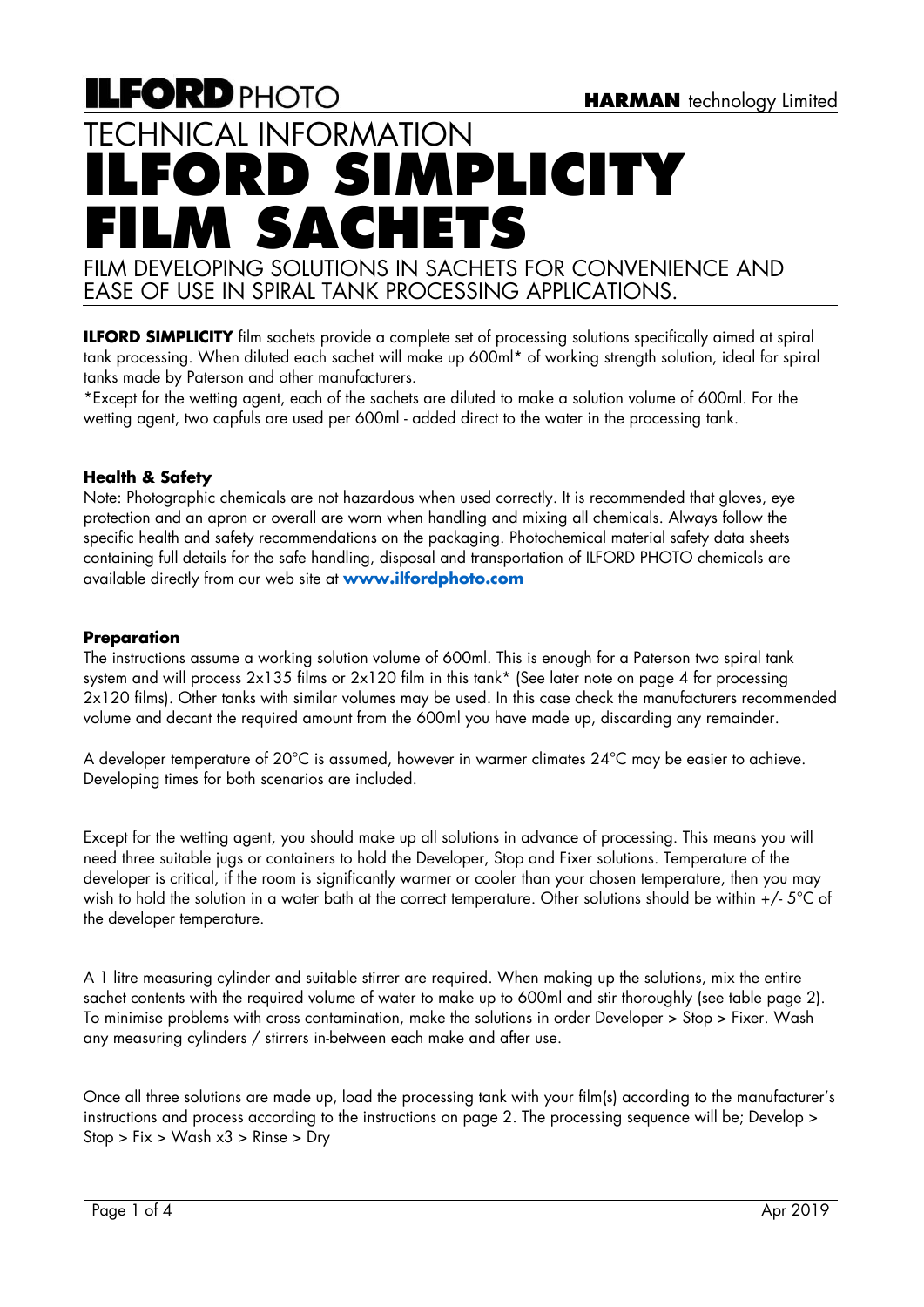# **ILFORD SIMPLICITY SACHETS** Technical Information

| <b>Sequence</b> | Qty              | <b>Water</b> | <b>Agitation</b>                                 | <b>Time</b>       |
|-----------------|------------------|--------------|--------------------------------------------------|-------------------|
| Develop         | 1 Sachet (60ml)  | 540ml        | 4 inversions at start and each minute thereafter | Page 3            |
| Stop            | 1 Sachet (30ml)  | 570ml        | 4 inversions                                     | 10sec             |
| Fix             | 1 Sachet (100ml) | 500ml        | 4 inversions at start and each minute thereafter | $3-5$ Min         |
| Wash 1          | N/A              | 600ml        | 5 inversions                                     | 15 sec            |
| Wash 2          | N/A              | 600ml        | 10 inversions                                    | 30 <sub>sec</sub> |
| Wash 3          | N/A              | 600ml        | 20 inversions                                    | 60 sec            |
| Wetting Agent   | 2 Capfuls        | 600ml        | 5 inversions                                     | 10 <sub>sec</sub> |

## **Processing Summary**

### **Developing**

Choose the processing time from the table on page 3 for your film type, speed rating and temperature. Pour the prepared developer solution into the tank, immediately starting the timer, then seal the lid.

Agitate the tank as follows; Invert the tank four times during the first 10 seconds. Repeat these four inversions during the first 10 seconds of each subsequent minute of development. At the end of each agitation sequence, tap the tank firmly on the work bench to dislodge any air bubbles which may be trapped in the processing spiral.

Drain off the developer10 seconds before the end of the development time and then immediately fill the tank with the next process solution.

### **Stop Bath**

Stop bath allows you to accurately stop the development.

Add the diluted stop bath to the tank and seal the lid. Invert the tank 4 times. Pour away the stop bath ready for the fixer solution.

### **Fixing**

The recommended fixing time is 4 minutes. Add the diluted fixer to the processing tank and seal the lid. Use the same agitation method as for the developer. At the end of the time pour away the fixer and prepare for the wash sequence.

### **Washing**

The following sequence will wash your film adequately and use very little water:

Fill the tank with fresh water at approx. 20°C/68°F and seal the lid. Invert the tank 5 times, pour away the water. Fill the tank again with fresh water, seal the lid and invert the tank 10 times, pour away the water. Fill the tank a final time with fresh water, seal the lid and invert the tank 20 times, pour away the water.

### **Wetting Agent**

Fill the tank with fresh water at approx. 20°C/68°F. Add two capfuls of wetting agent and seal the lid. Invert the tank 5 times. Pour away the solution.

### **Drying**

Remove the film from the spiral and attach a clip to the top, hang over a drip tray to dry. Attach a clip to the bottom to keep the film straight whilst drying. You may wish to remove excess solution from the film by running it carefully between a squeegee or your fingers.

Once dry your film should be cut into strips and stored in suitable negative sleeves.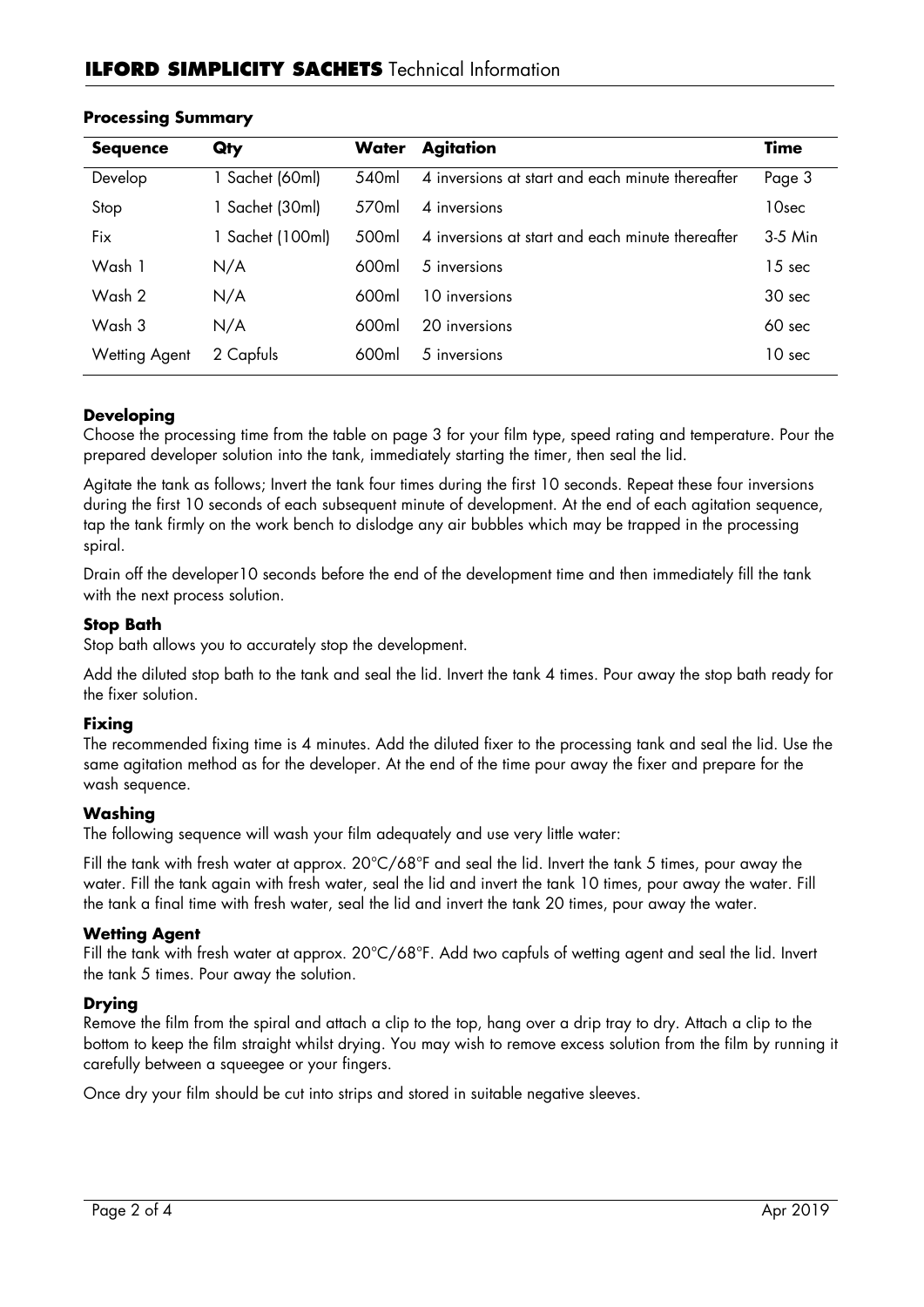# **ILFORD SIMPLICITY SACHETS** Technical Information

| Film Type                          | Speed (EI)<br>ISO/DIN°                                 | Processing time<br>@ 20°C<br>MM:SS      | Processing time<br>@ 24°C<br>MM:SS    |  |  |  |  |
|------------------------------------|--------------------------------------------------------|-----------------------------------------|---------------------------------------|--|--|--|--|
| <b>ILFORD &amp; Kentmere Films</b> |                                                        |                                         |                                       |  |  |  |  |
| <b>ILFORD PANF+</b>                | $50/18^\circ$                                          | 4:00                                    | N/A                                   |  |  |  |  |
| ILFORD FP4+                        | $125/22^{\circ}$                                       | 4:15                                    | 4:00                                  |  |  |  |  |
| ILFORD HP5+                        | 200/24°<br>400/27°<br>800/30°                          | 5:00<br>6:30<br>13:30                   | 4:00<br>5:30<br>10:00                 |  |  |  |  |
| ILFORD DELTA 100                   | $100/21^{\circ}$                                       | 5:00                                    | 4:00                                  |  |  |  |  |
| ILFORD DELTA 400                   | 200/24°<br>400/27°<br>800/30°                          | 5:30<br>7:00<br>14:00                   | 4:30<br>6:00<br>10:30                 |  |  |  |  |
| ILFORD DELTA 3200                  | 400/27°<br>800/30°<br>1600/33°<br>3200/36°<br>6400/39° | 6:00<br>7:30<br>10:00<br>11:00<br>18:00 | 5:30<br>7:00<br>8:00<br>9:00<br>15:30 |  |  |  |  |
| ILFORD SFX 200                     | 200/24°<br>400/27°                                     | 6:00<br>8:30                            | 5:00<br>5:30                          |  |  |  |  |
| <b>KENTMERE PAN100</b>             | $100/21^{\circ}$                                       | 5:00                                    | 4:00                                  |  |  |  |  |
| <b>KENTMERE PAN 400</b>            | 400/27°                                                | 6:30                                    | 5:30                                  |  |  |  |  |
| <b>Other Manufacturer's Films</b>  |                                                        |                                         |                                       |  |  |  |  |
| KODAK 100 TMAX                     | 80/20°                                                 | 5:30                                    | 4:30                                  |  |  |  |  |
| KODAK 400 TMAX                     | 200/24°<br>400/27°<br>800/30°                          | 5:30<br>6:00<br>8:30                    | 4:00<br>5:00<br>6:30                  |  |  |  |  |
| KODAK 3200 TMAX                    | 800/30°<br>1600/33°<br>3200/36°<br>6400/39°            | 6:30<br>8:00<br>10:00<br>13:00          | 5:00<br>6:00<br>7:00<br>10:00         |  |  |  |  |
| KODAK 400 TX                       | 200/24°<br>400/27°<br>800/30°                          | 5:30<br>7:30<br>10:30                   | 4:30<br>6:30<br>8:30                  |  |  |  |  |

# **Recommended Development Times**

**Note:** The times quoted for non-ILFORD or Kentmere films are a guide only. Other manufacturers may change their products without us knowing.